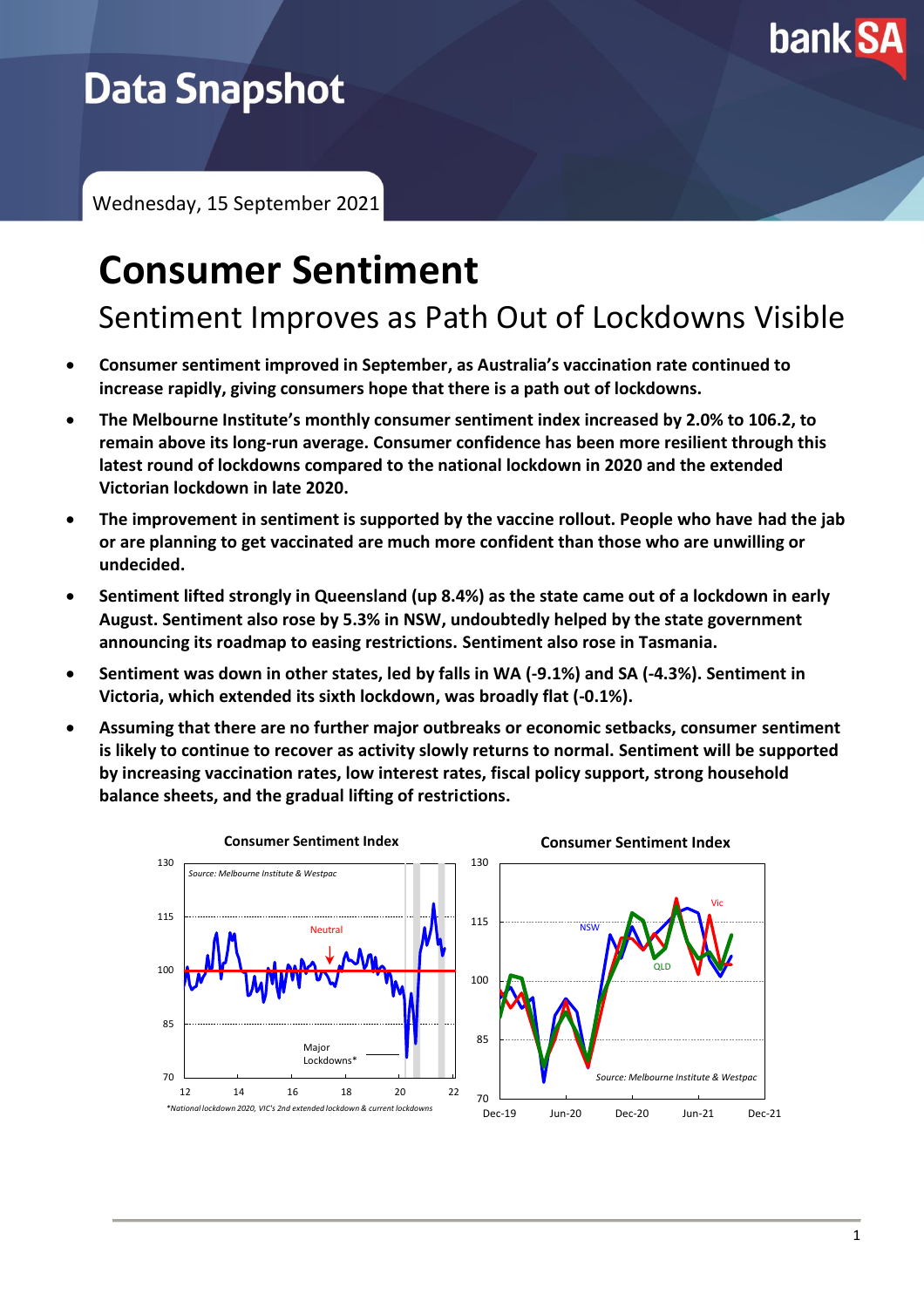Consumer sentiment improved in September, as Australia's vaccination rate continued to increase rapidly, giving consumers hope that there is a path out of lockdowns.

The Melbourne Institute's monthly consumer sentiment index increased by 2.0% to 106.2, to remain above its long-run average. Encouragingly, consumer sentiment has remained relatively resilient despite the continuation of lockdowns across NSW, Victoria and the ACT. Consumer sentiment has not fallen as much in these lockdowns compared to the national lockdown in 2020 and the extended Victorian lockdown in late 2020.

A result above 100 indicates that optimists outweigh pessimists. The index has now been above 100 for 12 consecutive months, despite the challenges placed on the economy by the delta outbreak. This contrasts with the index being below 100 for 13 consecutive months from September 2019.

The improvement in sentiment is supported by the vaccine rollout. People who have had the jab or are planning to get vaccinated are much more confident than those who are unwilling or undecided.

By state, sentiment lifted strongly in Queensland (up 8.4%), as the state came out of a lockdown in early August. Sentiment also rose by 5.3% in NSW, undoubtedly helped by the state government announcing its roadmap to easing restrictions once 70% of the eligible population were fully vaccinated. Sentiment also rose in Tasmania by 0.8%.

Sentiment was down in other states, led by falls in WA (-9.1%) and SA (-4.3%). Sentiment in Victoria, which extended its sixth lockdown was broadly flat (-0.1%).

Sentiment remains above 100 across all states, indicating that optimists continue to outweigh pessimists.

## **Outlook**

Consumer sentiment has encouragingly remained relatively resilient during the delta outbreak. Growth in vaccination rates is providing hope that there is a viable path out of lockdowns. Business confidence, while being hit harder than consumer sentiment, has also fared better relative to last year's nationwide lockdown.

These are encouraging signs and suggest that consumers are in a good position to support economic activity once restrictions lift. However, it is likely that the recovery in economic activity once restrictions lift will be more gradual than in the past. States will likely open with high case numbers, potentially impacting consumers' willingness to get back to their usual activities.

Assuming that there are no further major outbreaks or economic setbacks, consumer sentiment is likely to continue to recover. It will be supported by increasing vaccination rates, low interest rates, fiscal policy support, strong household balance sheets, and the gradual lifting of restrictions.

> **Jarek Kowcza, Senior Economist** Ph: 0481 476 436